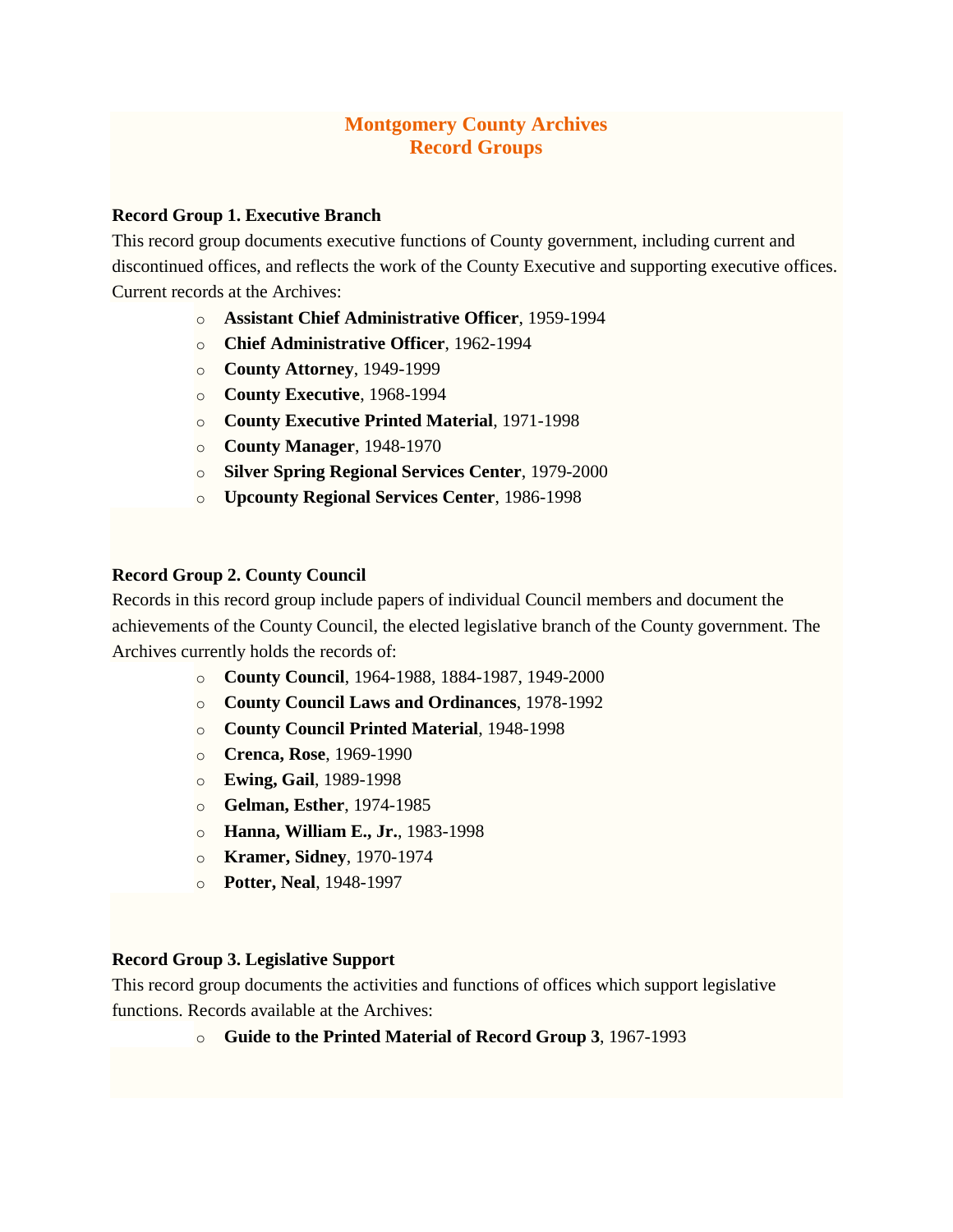# **Record Group 4. Finance and Budget**

Records in this record group document financial management and recordkeeping, and the budgetmaking process. Records available at the Archives:

- o **Guide to the Printed [Material](http://montgomeryhistory.org/wp-content/uploads/2015/10/fbpm1.pdf) of Record Group 4**, 1931-1998
- o **Office of [Management](http://montgomeryhistory.org/wp-content/uploads/2015/10/omb2.pdf) and Budget**, 1948-1990

### **Record Group 5. Human Resources**

This record group documents the activities of offices which manage and coordinate human resources for County offices. Records available at the Archives:

- o **Office of Personnel: Classification, [Compensation,](http://montgomeryhistory.org/wp-content/uploads/2015/10/rg5peroffUPDATED.pdf) Research Station**, 1967-1969
- o **Guide to the Printed [Material](http://montgomeryhistory.org/wp-content/uploads/2015/10/rg5prmat.pdf) of Record Group 5**, 1966-1993

## **Record Group 6. Public Works and Transportation**

Records in this record group document the maintenance and planning for public facilities, roads, and public property in the County. Records available at the Archives:

- o **[Department](http://montgomeryhistory.org/wp-content/uploads/2015/10/publicworks.pdf) of Public Works**, 1935-1956
- o **Department of [Transportation](http://montgomeryhistory.org/wp-content/uploads/2015/10/dot.pdf)**, 1938-1984
- o **Facilities and Services [Department](http://montgomeryhistory.org/wp-content/uploads/2015/10/facilities.pdf)**, 1961-1979
- o **Guide to the Printed [Material](http://montgomeryhistory.org/wp-content/uploads/2015/10/dpwtpmUPDATED.pdf) of Record Group 6**, 1932-2000

#### **Record Group 7. Public Safety**

Records document the activities and programs of offices in the County which perform public safety functions. Records available at the Archives:

- o **Guide to the Printed [Material](http://montgomeryhistory.org/wp-content/uploads/2015/10/rg7pm3.pdf) of Record Group 7**, 1941-1998, 2001
- o **Police [Department,](http://montgomeryhistory.org/wp-content/uploads/2015/10/policefield.pdf) Field Services Bureau**, 1977-1979
- o **Office of Consumer [Protection](http://montgomeryhistory.org/wp-content/uploads/2015/10/consumprotUPDATED1.pdf) (formerly Office of Consumer Affairs, RG10)**, 1976-1980, 2007-2008

#### **Record Group 8. Environmental Protection**

This record group documents the activities and programs of County offices charged with protecting the environment, including land and water resources in the County. Records available at the Archives:

- o **Division of Resource [Protection](http://montgomeryhistory.org/wp-content/uploads/2015/10/resprt1.pdf)**, 1961-1983
- o **Division of Solid Waste [Management](http://montgomeryhistory.org/wp-content/uploads/2015/10/solwaste.pdf)**, 1967-1994
- o **Division of Water Resources [Management](http://montgomeryhistory.org/wp-content/uploads/2015/10/waterresmgt.pdf)**, 1993-1995
- o **Guide to the Printed [Material](http://montgomeryhistory.org/wp-content/uploads/2015/10/depprmat1.pdf) of Record Group 8**, 1972-1997
- o **[Housing](http://montgomeryhistory.org/wp-content/uploads/2015/10/ancontrl.pdf) and Animal Control Division**, 1967-1975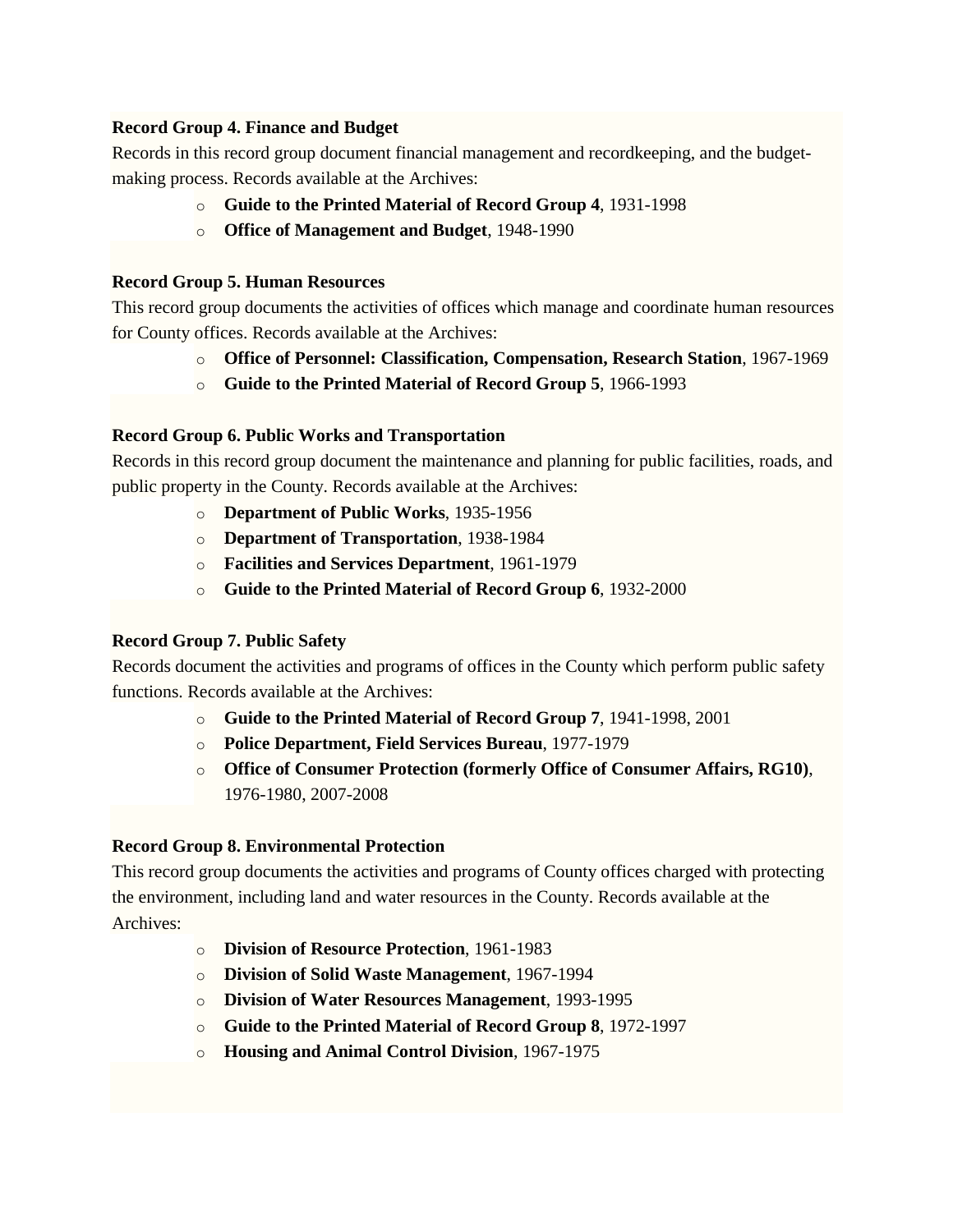# **Record Group 9. Health and Human Services**

This record group consists of the records of County offices responsible for providing health and social services to families, children, and individual residents in the County. Records available at the Archives:

- o **Advisory [Commission](http://montgomeryhistory.org/wp-content/uploads/2015/10/drugabuse.pdf) on Drug Abuse**, 1968-1984
- o **[Department](http://montgomeryhistory.org/wp-content/uploads/2015/10/famres.pdf) of Family Resources**, 1981-1983
- o **[Department](http://montgomeryhistory.org/wp-content/uploads/2015/10/health1.pdf) of Health, 1884-1981**, 2000
- o **Department of Health Systems Planning and the Health Planning [Commission](http://montgomeryhistory.org/wp-content/uploads/2015/10/dhsphpc.pdf)**, 1965-1989
- o **[Department](http://montgomeryhistory.org/wp-content/uploads/2015/10/socialserv1.pdf) of Social Services**, 1935-1995
- o **Guide to the Printed Material of the [Department](http://montgomeryhistory.org/wp-content/uploads/2015/10/famrespm1.pdf) of Family Resources**, 1978- 1993
- o **Guide to the Printed [Material](http://montgomeryhistory.org/wp-content/uploads/2015/10/rg9pm1.pdf) of Record Group 9**, 1935-2001
- o **Office of Drug [Control](http://montgomeryhistory.org/wp-content/uploads/2015/10/drugcntrl.pdf)**, 1968-1976

# **Record Group 10. Community Development & Housing**

This record group documents the functions and activities of County offices responsible for providing housing for low to moderate income residents, and fostering economic development. Records available at the Archives:

- o **Department of Economic [Development](http://montgomeryhistory.org/wp-content/uploads/2015/10/economic.pdf)**[,](http://montgomeryhistory.org/wp-content/uploads/2015/10/economic.pdf) 1976-1997
- o **Department of Housing and Community [Development](http://montgomeryhistory.org/wp-content/uploads/2015/10/housing1.pdf)**, 1969-1987
- o **Guide to the Printed [Material](http://montgomeryhistory.org/wp-content/uploads/2015/10/rg10pm1.pdf) of Record Group 10**, 1964-1999

# **Record Group 11. Libraries**

This record group documents the County's provision of library services. Records available at the Archives:

- o **[Department](http://montgomeryhistory.org/wp-content/uploads/2015/10/dplUPDATED.pdf) of Public Libraries**, 1908, 1931-1989
- o **[Library](http://montgomeryhistory.org/wp-content/uploads/2015/10/libraryboard1.pdf) Board**, 1949-1994
- o **Wheaton Library Advisory [Committee](http://montgomeryhistory.org/wp-content/uploads/2015/10/wheatonlac.pdf)**, 1950-1989
- o **[Griffen,](http://montgomeryhistory.org/wp-content/uploads/2015/10/agnes_griffenUPDATED.pdf) Agnes**, 1980-1996
- o **[Bethesda](http://montgomeryhistory.org/wp-content/uploads/2015/10/bethesda_public_library.pdf) Public Library**, 1927-1997
- o **Guide to the Printed Material of the [Department](http://montgomeryhistory.org/wp-content/uploads/2015/10/PrintMatUPDATED.pdf) of Public Libraries**, 1952-1992

# **Record Group 12. Culture and Recreation**

This record group documents the activities and functions of County offices which promote recreational and cultural activities in the County. Holdings available at the Archives:

o **[Department](http://montgomeryhistory.org/wp-content/uploads/2015/10/recdept1.pdf) of Recreation**, 1954-2000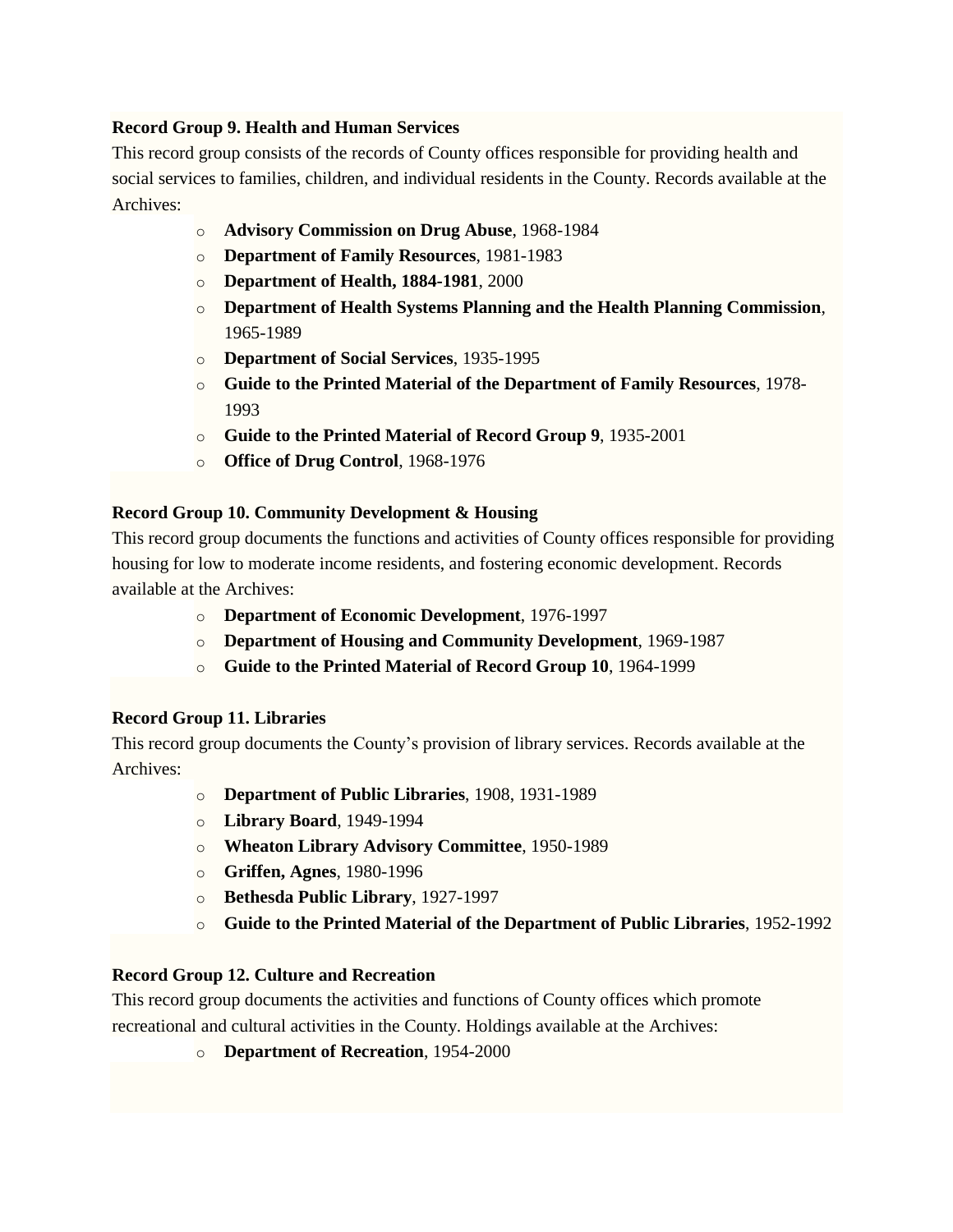## **Record Group 13. Information and Technology**

This record group documents the activities and functions of County offices which are charged with promoting new technologies and generally encouraging wider dissemination of information and education in the County. Records available at the Archives:

- o **Guide to the Printed [Material](http://montgomeryhistory.org/wp-content/uploads/2015/10/rg13pm.pdf) of Record Group 13**, 1960-2000
- o **Office of Public [Information](http://montgomeryhistory.org/wp-content/uploads/2015/10/publicinfoUPDATED.pdf)**, 1969-1980

## **Record Group 14. Liquor Control**

Records document the County's responsibilities for the sale and control of alcoholic beverages in the County. Holdings available at the Archives:

o **Guide to the [Records](http://montgomeryhistory.org/wp-content/uploads/2015/10/rg14pm1.pdf) of Record Group 14**, 1952-1994, 2003-2004

## **Record Group 15. Boards, Committees and Commissions**

This record group documents the activities and functions of boards, committees, and commissions appointed exclusively by County government as well as other government or private organizations. Check the Public Libraries' online public access catalog for current records. Holdings available at the Archives:

- o **Alcohol and Other Drug Abuse [Advisory](http://montgomeryhistory.org/wp-content/uploads/2015/10/alcohadv.pdf) Council**, 1987-1996
- o **[Bethesda-Chevy](http://montgomeryhistory.org/wp-content/uploads/2015/10/BethCC.pdf) Chase Citizens Advisory Board**, 1994-1996
- o **Bethesda Urban [Partnership](http://montgomeryhistory.org/wp-content/uploads/2015/10/BethUrbanP.pdf)**, 1986-1996
- o **[Bicentennial](http://montgomeryhistory.org/wp-content/uploads/2015/10/bicent.pdf) Commission**, 1973-1976, 1988
- o **Board of [Appeals](http://montgomeryhistory.org/wp-content/uploads/2015/10/Board-Appeals.pdf)**, 1972, 1994-1996
- o **Board of [Elections](http://montgomeryhistory.org/wp-content/uploads/2015/10/Board-Elections.pdf)**, 1974-1883
- o **Board of Electrical [Examiners](http://montgomeryhistory.org/wp-content/uploads/2015/10/BoardEleEx.pdf)**, 1984, 1987-1999
- o **Board of [Investment](http://montgomeryhistory.org/wp-content/uploads/2015/10/BoardInvest.pdf) Trustees**, 1987-1990
- o **Board of [Registration](http://montgomeryhistory.org/wp-content/uploads/2015/10/BoardRegBuild.pdf) for Building Contractors**, 1977-1994
- o **Cable and [Communications](http://montgomeryhistory.org/wp-content/uploads/2015/10/cable.pdf) Advisory Committee**, 1980-1992
- o **Charter Review [Commission](http://montgomeryhistory.org/wp-content/uploads/2015/10/CharterReview1.pdf)**, 1966-1967, 1974, 1979-1986, 1990, 1992, 1998, 2002
- o **The [Commission](http://montgomeryhistory.org/wp-content/uploads/2015/10/comm_womn1.pdf) for Women**, 1974-2001, 2007
- o **[Commission](http://montgomeryhistory.org/wp-content/uploads/2015/10/Comm_aging1.pdf) on Aging**, 1984-1994
- o **[Commission](http://montgomeryhistory.org/wp-content/uploads/2015/10/childcare1.pdf) on Child Care**, 1991-1996, 2000-2006
- o **[Commission](http://montgomeryhistory.org/wp-content/uploads/2015/10/childrenyouth.pdf) on Children and Youth**, 1986-1997
- o **Commission on the Future of [Montgomery](http://montgomeryhistory.org/wp-content/uploads/2015/10/futureofMC.pdf) County**, 1985-1988
- o **[Commission](http://montgomeryhistory.org/wp-content/uploads/2015/10/humanities1.pdf) on the Humanities**, 1984-1996
- o **[Commission](http://montgomeryhistory.org/wp-content/uploads/2015/10/juvenilejustice.pdf) on Juvenile Justice**, 1979-1996, 2002-2004
- o **[Commission](http://montgomeryhistory.org/wp-content/uploads/2015/10/disabilities.pdf) on People with Disabilities**, 1982-2000
- o **[Community](http://montgomeryhistory.org/wp-content/uploads/2015/10/commun_action.pdf) Action Committee**, 1968-1996
- o **Advisory [Committee](http://montgomeryhistory.org/wp-content/uploads/2015/10/ConsumerAffairs.pdf) on Consumer Affairs**, 1983-1994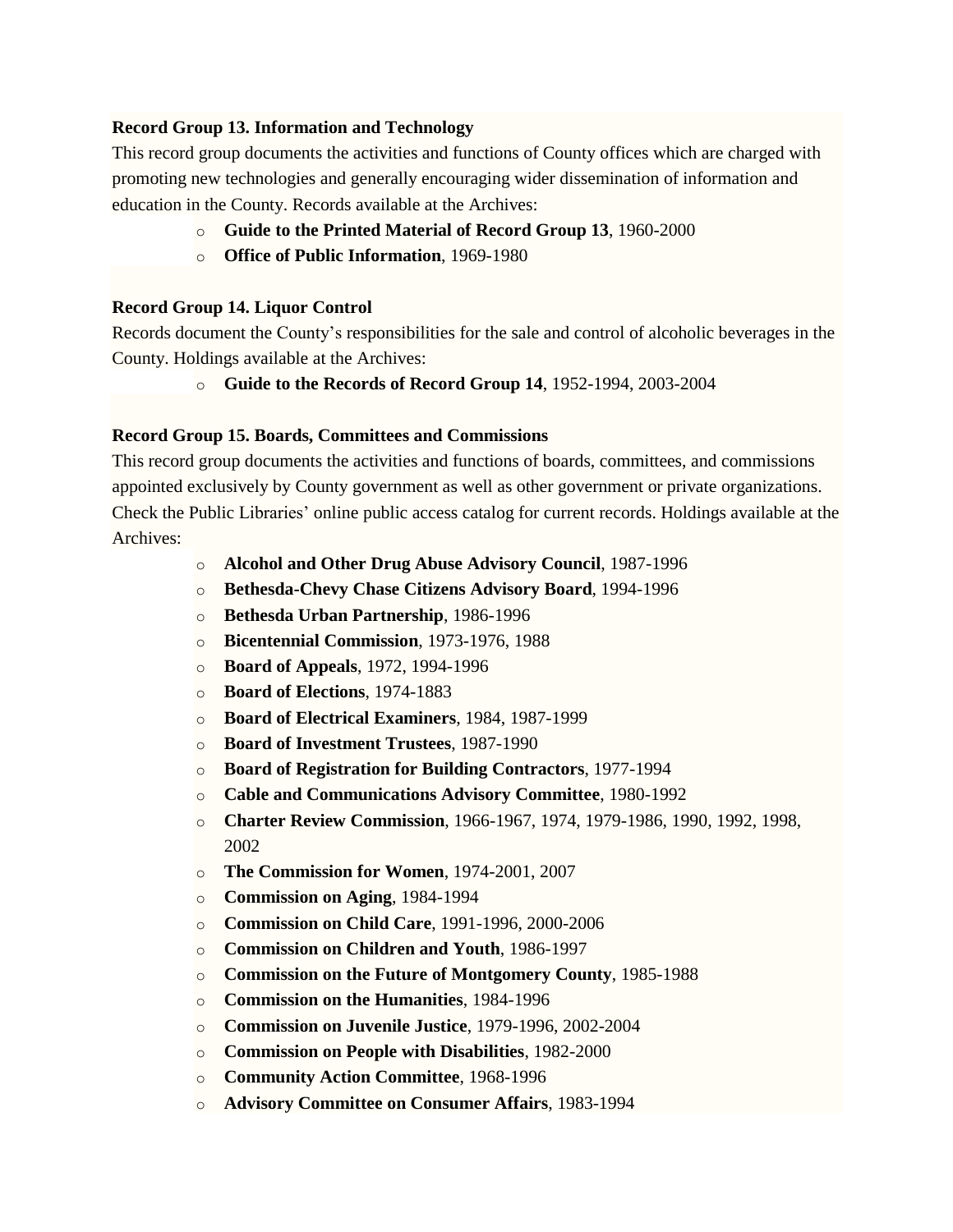- o **Criminal Justice [Coordinating](http://montgomeryhistory.org/wp-content/uploads/2015/10/CriminalJustice.pdf) Committee**, 1994-1996
- o **East County Citizens [Advisory](http://montgomeryhistory.org/wp-content/uploads/2015/10/EastCountyCitizens.pdf) Board**, 1995, 2002
- o **Energy [Conservation](http://montgomeryhistory.org/wp-content/uploads/2015/10/EnergyConservation.pdf) Advisory Committee**, 1984, 1995
- o **Ethics [Commission](http://montgomeryhistory.org/wp-content/uploads/2015/10/ethics.pdf)**, 1978-1986
- o **Fire and Rescue [Commission](http://montgomeryhistory.org/wp-content/uploads/2015/10/firerescomm.pdf)**, 1977-1996
- o **[Georgian](http://montgomeryhistory.org/wp-content/uploads/2015/10/GeorgianWoodsFireInquiry.pdf) Woods Fire Inquiry Board**, 1979
- o **Historic [Preservation](http://montgomeryhistory.org/wp-content/uploads/2015/10/historicpres.pdf) Commission**, 1965-2008
- o **Historical Review [Committee](http://montgomeryhistory.org/wp-content/uploads/2015/10/histrev.pdf)**, 1973-1976
- o **Housing [Opportunities](http://montgomeryhistory.org/wp-content/uploads/2015/10/hoc.pdf) Commission**, 1968-1999
- o **Human Relations [Commission](http://montgomeryhistory.org/wp-content/uploads/2015/10/humanrel.pdf)**, 1957-1996
- o **Interagency [Coordinating](http://montgomeryhistory.org/wp-content/uploads/2015/10/Interagency.pdf) Board**, 1981-1993
- o **Joint Citizens [Advisory](http://montgomeryhistory.org/wp-content/uploads/2015/10/JointCitizens1.pdf) Board**, 1993-1994
- o **Juvenile Court [Committee](http://montgomeryhistory.org/wp-content/uploads/2015/10/juvenilecourt.pdf)**, 1986-1987
- o **Martin Luther King [Commemorative](http://montgomeryhistory.org/wp-content/uploads/2015/10/martinlutherking2.pdf) Committee**, 1977-1994
- o **[Maryland-National](http://montgomeryhistory.org/wp-content/uploads/2015/10/mncppc.pdf) Capital Park & Planning Commission**, 1941-1996
- o **Merit System [Protection](http://montgomeryhistory.org/wp-content/uploads/2015/10/MeritSystemProtection1.pdf) Board**, 1988-1993
- o **[Montgomery](http://montgomeryhistory.org/wp-content/uploads/2015/10/MCPlanningBoard1.pdf) County Planning Board**, 2000
- o **Noise Control [Advisory](http://montgomeryhistory.org/wp-content/uploads/2015/10/NoiseControl1.pdf) Board**, 1983-1993
- o **[Recreation](http://montgomeryhistory.org/wp-content/uploads/2015/10/RecreationAdvisory.pdf) Advisory Board**, 1993-1996
- o **Revenue [Authority](http://montgomeryhistory.org/wp-content/uploads/2015/10/RevenueAuthority.pdf)**, 1986-1996
- o **Sign [Review](http://montgomeryhistory.org/wp-content/uploads/2015/10/SignReviewBoard.pdf) Board**, 1986-1993
- o **Solid Waste Advisory [Committee](http://montgomeryhistory.org/wp-content/uploads/2015/10/SolidWaste2.pdf)**, 1982-1996, 1999
- o **Victim Services [Advisory](http://montgomeryhistory.org/wp-content/uploads/2015/10/VictimServices.pdf) Board**, 1989-1993
- o **Washington Suburban Sanitary [Commission](http://montgomeryhistory.org/wp-content/uploads/2015/10/wssc.pdf)**, 1918-1994
- o **Western [Montgomery](http://montgomeryhistory.org/wp-content/uploads/2015/10/WesternMCCitizens.pdf) County Citizens Advisory Board**, 1998
- o **Wheaton Urban District Advisory [Committee](http://montgomeryhistory.org/wp-content/uploads/2015/10/WheatonUrbanDistrict.pdf)**, 1987-1994

# **Record Group 16. Oral Histories**

This record group consists of oral history recordings and transcripts of interviews conducted with County officials and other individuals who have significantly contributed to the County's development or whose recollections represent a unique interpretation of the County's affairs and historic events.

**Guide to the Oral [Histories](http://montgomeryhistory.org/wp-content/uploads/2015/10/gdtoor2.pdf)**, 1969-1998

The Archives holds the oral histories of the following Montgomery County citizens:

- o **Abbe, Leslie Morgan**, 1971
- o **Bain, Henry**, 1969
- o **Barnesley, Myrtle**, 1975
- o **Bennett, James V.**, 1975
- o **Bloomer, Esther**, 1971
- o **Bullard, Dexter M.**, 1969
- o **Burroughs, Mildred**, 1975
- o **Cahoon, David**, 1989
- o **Coffman, John W.**, 1972
- o **Curtis, Frances Vinson**, 1972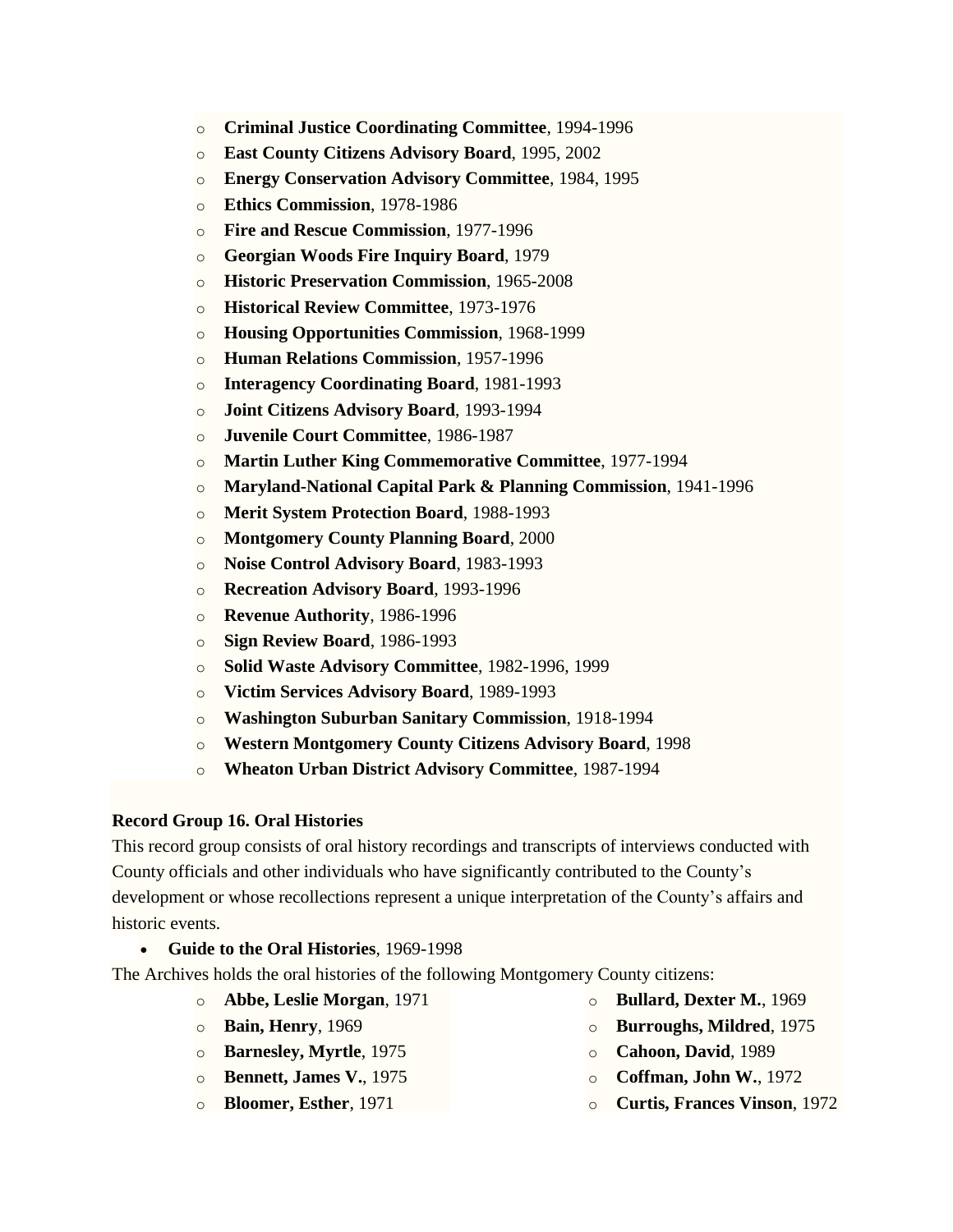- o **Dalrymple, Gertrude Bradley**, 1971
- o **Donaldson, Mary Macabee**, 1972
- o **Dove, William**, 1975
- o **Duvall, C. F.**, 1975
- o **Eig, Sam**, 1972
- o **Engle, Lavinia**, 1971
- o **Farquhar, Richard H.**, 1977
- o **Farquhar, Roger B.**, 1979
- o **Farr, Janet**, 1975
- o **Gardner, Allen H.**, 1973
- o **Getty, Mildred Newbold**, 1975
- o **Gilchrist, Charles W.**, 1986- 1987
- o **Gladhill, Mollie**, 1974
- o **Gleason, James P.**, 1987
- o **Greene, Alexander J.**, 1988
- o **Gustafson, Forest V. D.**, 1971
- o **Hartley, Dr. Gilbert V.**, 1975
- o **Himstead, Dorothy**, 1972
- o **Hostetler, Alice**, 1971
- o **Hovsepian, Dickran**, 1988
- o **Jarvis, Edith Claude**, 1971
- o **Jewell, Edgar Guy**, 1973
- o **Johns, W. Brooks**, 1975
- o **Jones, Margaret Taylor,** 1971
- o **Leaf, Munro**, 1975
- o **Lee, E. Brooke**, 1977
- o **Lee, E. Brooke – Attachments**, 1913-1943
- o **Levitan, Laurence; Mathias, Joseph M.; Sedgwick, Byron**, 1987
- o **Lowe, Mercedes Davis**, 1975
- o **McGuckian, Paul**, 1989
- o **Mason, Geneva**, 1975
- o **Menke, John**, 1989
- o **Mohler, Mary B.**, 1972
- o **Moore, Steven**, 1971
- o **Moreland, George B.**, 1974
- o **Nesbitt, George F.**, 1975
- o **Neumann, John W.; Carlin, Austin; Cromwell, James J.; Hewitt, Frank L.; Levitan, Laurence; Mathias, Joseph M.; Sedgwick, Byron**, 1987
- o **Nichols, Betty**, 1975
- o **Ofsthun, Neil A.**, November 1971
- o **Potter, Neal**, 1998
- o **Prather, James E.**, 1976
- o **Rovner, Edmund F.**, 1986
- o **Royer, Martha**, 1974
- o **Royer, William E.**, 1976
- o **Sandifer, Irene R.**, 1971
- o **Siegel, Joyce B.**, 1972
- o **Sims, Lewis B.**, [1975]
- o **Smith, Lathrop**, 1971
- o **Smith, Lucy**, 1974
- o **Stone, R.**, 1971
- o **Talley, Anna L.**, 1977
- o **Walker, Helen Claxton**, 1971
- o **Walter, Malcolm D.**, 1974
- o **Waters, Madeline V. and Herbert Dorsey**, 1974
- o **Werner, Stella**, 1971-1975
- o **Zea, Margaret**, 1976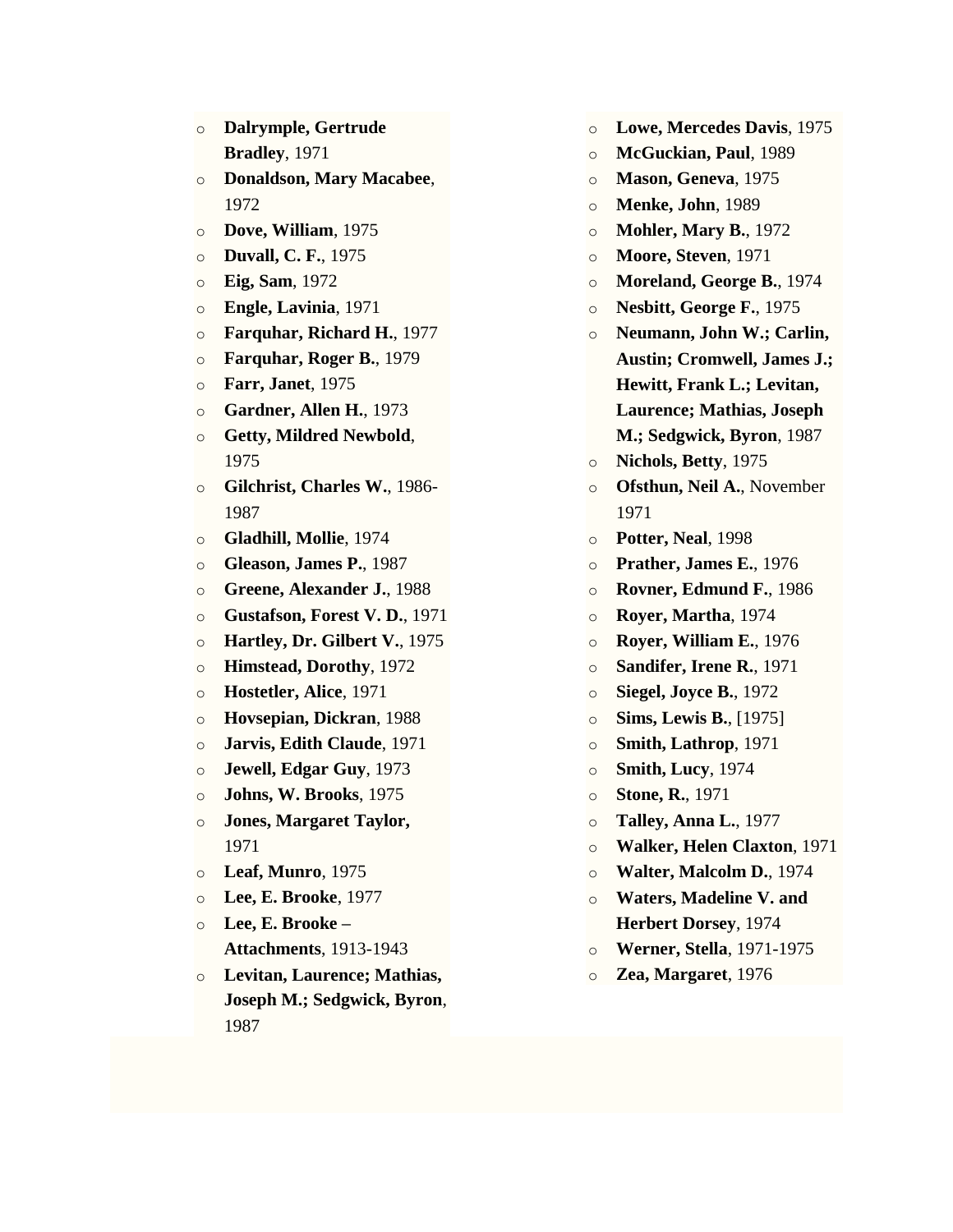# **Record Group 17. Personal Papers**

This record group consists of the papers of individuals who significantly influenced County affairs. Records available at the Archives:

- o **[Christeller,](http://montgomeryhistory.org/wp-content/uploads/2015/10/nchristeller.pdf) Norman L.**, 1960-1998
- o **Greene, [Alexander](http://montgomeryhistory.org/wp-content/uploads/2015/10/agreene.pdf)**, 1952-1986
- o **[Morris,](http://montgomeryhistory.org/wp-content/uploads/2015/10/hmorris.pdf) Harold P.**, 1928-1960
- o **[Throckmorton,](http://montgomeryhistory.org/wp-content/uploads/2015/10/ethrockmorton.pdf) Edith**, 1946-1985
- o **Werner, Stella B.**, 1930-1980

# **Record Group 18. Civic Organizations**

This record group consists of civic organizations, associations, and federations in the county which interact with and have influence upon County government. Records available at the Archives:

- o **Home [Interest](http://montgomeryhistory.org/wp-content/uploads/2015/10/homeint.pdf) Club of Forest Glen**, 1932-1937
- o **League of [Women](http://montgomeryhistory.org/wp-content/uploads/2015/10/leagueUPDATED.pdf) Voters**, 1941-1990, 1925-2010
- o **Literacy Council of [Montgomery](http://montgomeryhistory.org/wp-content/uploads/2015/10/litcoun2.pdf) County**, 1963-1994
- o **[Montgomery](http://montgomeryhistory.org/wp-content/uploads/2015/10/mcarc.pdf) County Association for Retarded Citizens**, 1983
- o **[Montgomery](http://montgomeryhistory.org/wp-content/uploads/2015/10/charterUPDATED.pdf) County Charter Committee**, 1942-1954, 1968-1976
- o **[Montgomery](http://montgomeryhistory.org/wp-content/uploads/2015/10/citplan1.pdf) County Citizens Planning Association**, 1954-1975
- o **[Montgomery](http://montgomeryhistory.org/wp-content/uploads/2015/10/civicfedUPDATED.pdf) County Civic Federation**, 1925-1998
- o **Montgomery Soil [Conservation](http://montgomeryhistory.org/wp-content/uploads/2015/10/soilconservUPDATED.pdf) Districts**, 1979-1980
- o **National Association for the [Advancement](http://montgomeryhistory.org/wp-content/uploads/2015/10/naacp-2-UPDATED.pdf) of Colored People (NAACP), [Montgomery](http://montgomeryhistory.org/wp-content/uploads/2015/10/naacp-2-UPDATED.pdf) County, Maryland Branch**, 1988
- o **Rock Creek Watershed [Association](http://montgomeryhistory.org/wp-content/uploads/2015/10/rockcrk.pdf)**, 1949-1959

# **Record Group 19. Audiovisual**

This record group includes photographic prints and negatives, slides, audiotapes (exclusive of oral history tapes), videotapes, film, and other audiovisual materials. Current collections include:

- o **Aerial Photographs of the Montgomery Soil Conservation District**
- o **Audio Recordings**
- o **[Maps](http://montgomeryhistory.org/wp-content/uploads/2015/10/mapindex.pdf)**
- o **[Microfiche](http://montgomeryhistory.org/wp-content/uploads/2015/10/microfiche.pdf)**
- o **[Microfilm](http://montgomeryhistory.org/wp-content/uploads/2015/10/microfilm.pdf)**
- o **Moving Images**
- o **[Photographic](http://montgomeryhistory.org/wp-content/uploads/2015/10/photoboxinventoryUpdated.pdf) Prints and Images: Index and Box Inventory**

# **Record Group 20. Artifacts**

This record group includes three-dimensional materials which document County history.

**Guide to Record Group 20: [Artifacts](http://montgomeryhistory.org/wp-content/uploads/2015/10/ArtifactsBoxInventory.pdf)**